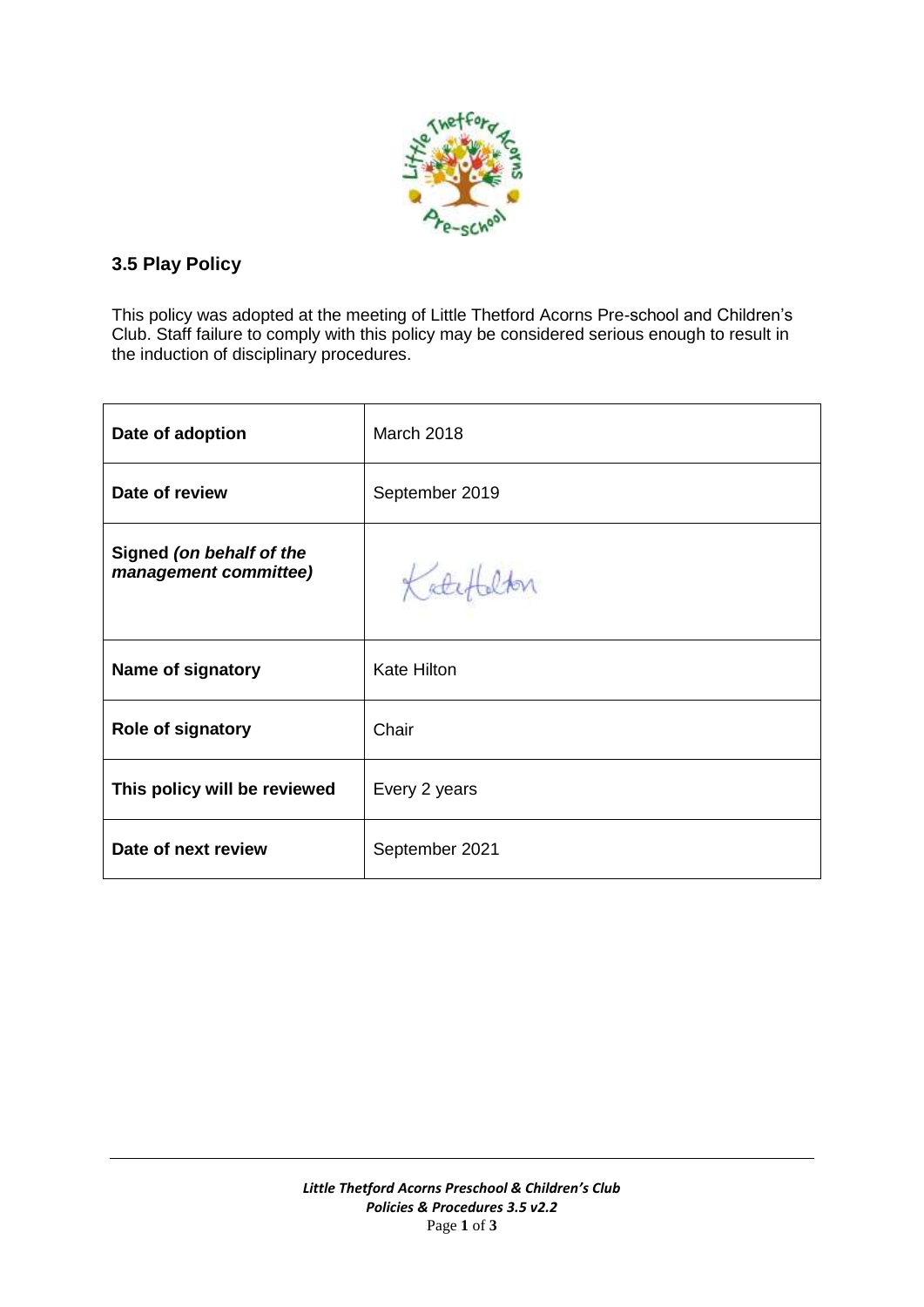## **Safeguarding and Welfare Requirement: The Learning and Development Requirements**

"Each area of learning and development must be implemented through planned, purposeful play and through a mix of adult-led and child-initiated activity. Play is essential for children's development building their confidence as they learn to explore, to think about problems and relate to others. Children learn by leading their own play and by taking part in play which is guided by adults."

## **Policy statement**

All children and young people are entitled to and need to play; it is intrinsic and essential to their quality of life and an important part of how they learn and enjoy themselves. It also plays a fundamental part to their healthy development and well-being. Through play children learn about the world around them – play also fosters creativity, critical thinking, resilience and independence. At Little Thetford Acorns we recognise the importance of play within a child's development. We ensure that all of our staff members understand and work within the Statutory Framework for the Early Years Foundation Stage and also follow 'The Playwork Principles' (2005).

Our setting provides a wonderful safe and accessible space, both indoors and outdoors, for the children to enjoy at all times. We work towards creating a space in which all children feel involved and included and can thrive in their play. As reflective Early Years practitioners we support and facilitate play at all times, ensuring there is a balance of both adult-led and childinitiated play. Children initiate and direct their own play, it is freely chosen and self directed. We will accept and follow their lead or request for our involvement.

At Little Thetford Acorns we support and facilitate play by:

- Providing a play environment that is safe and suitable for children to play in and adapt, where possible, to meet the needs of all children who attend our setting.
- Recording observations of children's play, and talking to children about what they enjoy playing with, and recording this. We will then use the information gathered to ensure our activities and resources are exciting, stimulating and challenging.
- Ensuring children are actively encouraged to be a part of our setting, they are actively encouraged to make their own choices in regards to the rules we set, the resources available, how they would like to play and who they would like to play with.